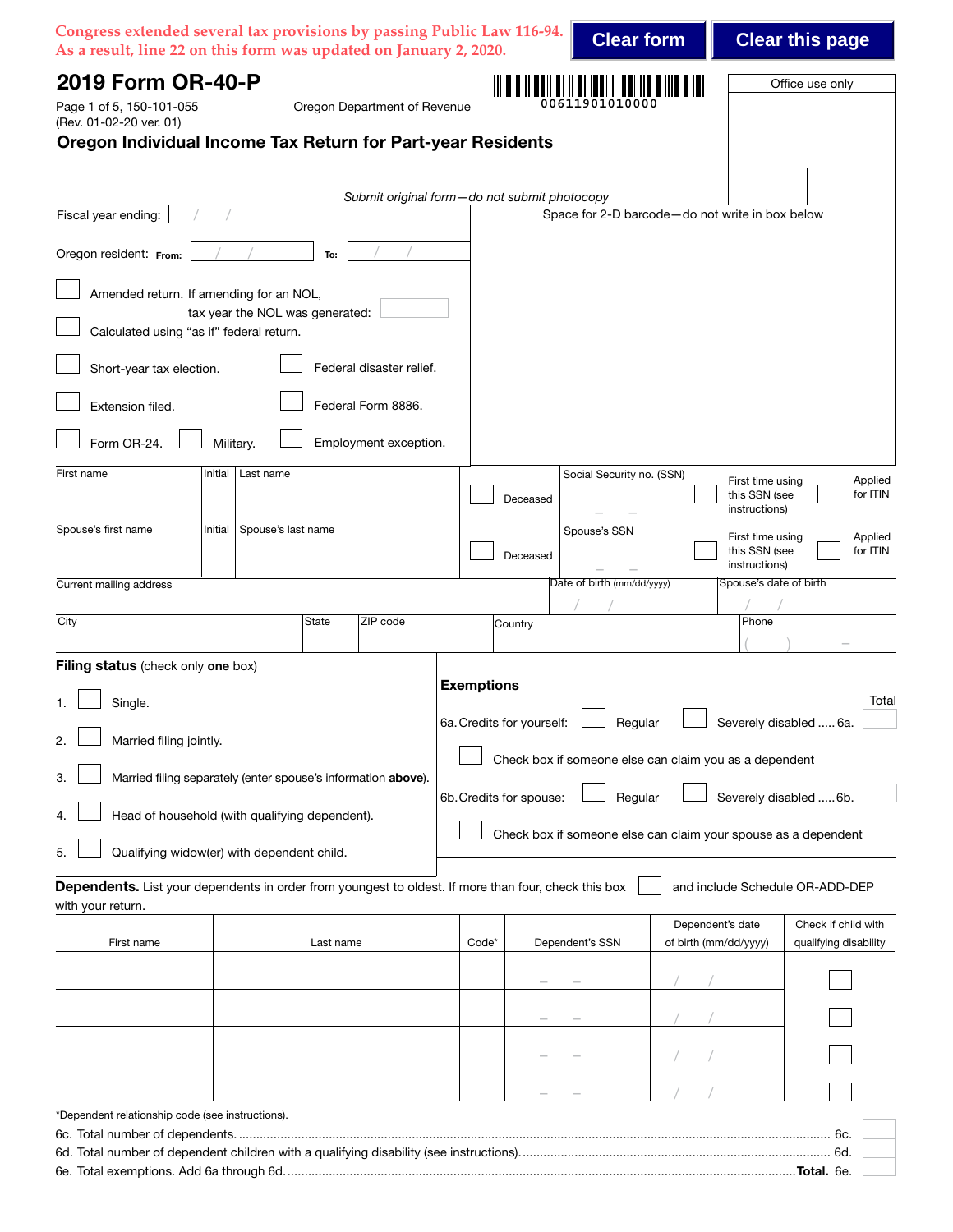# 2019 Form OR-40-P

Page 2 of 5, 150-101-055 O (Rev. 01-02-20 ver. 01)<br>Name Name SSN

|  | )regon Department of Revenue |  |
|--|------------------------------|--|
|--|------------------------------|--|



**Clear form Clear this page**

– –

### Note: Reprint page 1 if you make changes to this page.

| 7.  | Wages, salaries, and other pay for work from federal Form 1040 or         |     |      |      |      |
|-----|---------------------------------------------------------------------------|-----|------|------|------|
|     |                                                                           | 7F. | . 00 | 7S.  | .00  |
| 8.  | Interest income from Form 1040 or 1040-SR, line 2b.                       | 8F. | .00  | 8S.  | .00  |
| 9.  |                                                                           |     | .00  | 9S.  | .00  |
| 10. | State and local income tax refunds from federal Schedule 1, line 1 10F.   |     | .00  | 10S. | .00  |
| 11. |                                                                           |     | .00  | 11S. | .00  |
| 12. | Business income or loss from federal Schedule 1, line 3 12F.              |     | . 00 | 12S. | .00  |
| 13. |                                                                           |     | .00  | 13S. | .00  |
| 14. | Other gains or losses from federal Schedule 1, line 4 14F.                |     | .00  | 14S. | .00  |
|     |                                                                           |     | .00  | 15S. | .00  |
|     | 16. Pensions and annuities from Form 1040 or 1040-SR, line 4d 16F.        |     | .00  | 16S. | .00  |
| 17. | Schedule E income or loss from federal Schedule 1, line 5 17F.            |     | . 00 | 17S. | .00  |
|     |                                                                           |     |      | 18S. | .00  |
|     | 19. Social Security benefits from Form 1040 or 1040-SR, line 5b and unem- |     |      |      |      |
|     | ployment and other income from federal Schedule 1, lines 7 and 8 19F.     |     |      | 19S. | .001 |
|     |                                                                           |     |      | 20S. | .00  |

## Adjustments

|     | 21. IRA or SEP and SIMPLE contributions, federal Schedule 1,                |                                                 |      |               |
|-----|-----------------------------------------------------------------------------|-------------------------------------------------|------|---------------|
|     |                                                                             | $\left( \begin{array}{c} 0 \end{array} \right)$ | 21S. | 00            |
|     | 22. Education deductions from federal Schedule 1, lines 10, 20 and 21 22F.  | .00                                             | 22S. | .00           |
|     |                                                                             | . UU                                            | 23S. | .00           |
|     | 24. Deduction for self-employment tax from federal Schedule 1, line 14 24F. |                                                 | 24S. | .001          |
|     | 25. Self-employed health insurance deduction from federal                   |                                                 |      |               |
|     |                                                                             | ( ) ( )                                         | 25S. | . 00          |
|     |                                                                             | . 00                                            | 26S. | .00           |
| 27. |                                                                             | . 00                                            | 27S. | .00           |
| 28. |                                                                             | $\cup$ $\cup$                                   | 28S. | .00           |
|     |                                                                             |                                                 | 29S. | $.00^{\circ}$ |
|     |                                                                             |                                                 |      |               |

### Additions

| 30. | Total additions from Schedule OR-ASC-NP, section 2<br>30F | 30S |  |
|-----|-----------------------------------------------------------|-----|--|
| 31. | Income after additions. Add lines 29 and 30.              |     |  |

### **Subtractions**

| 32. Social Security and tier 1 Railroad Retirement Board benefits included |         |      |
|----------------------------------------------------------------------------|---------|------|
|                                                                            | ( ) ( ) |      |
|                                                                            |         | 33S. |
|                                                                            |         | 34S  |
| 35. Oregon percentage (see instructions) (not more than 100.0%).  35.      |         | $\%$ |

|  | 33S. |  |
|--|------|--|
|  | 34S. |  |
|  | %    |  |

. 00 . 00



| Federal column (F) |      | Oregon column (S)            |
|--------------------|------|------------------------------|
|                    | 7S.  | ۰                            |
|                    | 8S.  | $\qquad \qquad \blacksquare$ |
|                    | 9S.  |                              |
|                    | 10S. |                              |
| ó                  | 11S. | $\alpha$                     |
|                    | 12S. | ۰                            |
|                    |      |                              |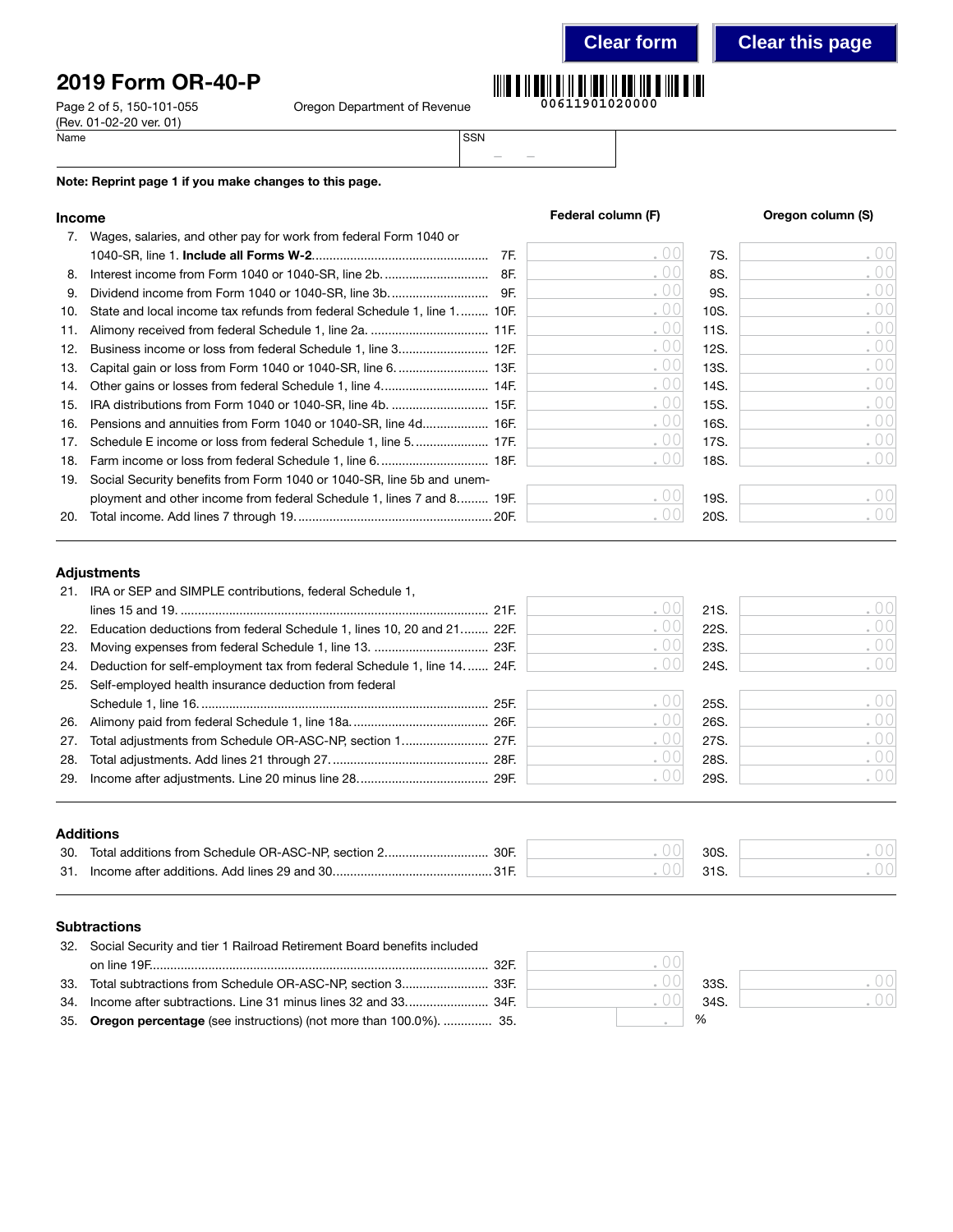## 2019 Form OR-40-P

Page 3 of 5, 150-101-055 Conserved Department of Revenue



|      | (Rev. 01-02-20 ver. 01)                                                                                               |                       |                                     |        |
|------|-----------------------------------------------------------------------------------------------------------------------|-----------------------|-------------------------------------|--------|
| Name |                                                                                                                       | SSN                   |                                     |        |
|      |                                                                                                                       |                       |                                     |        |
|      | Note: Reprint page 1 if you make changes to this page.                                                                |                       |                                     |        |
|      | <b>Deductions and modifications</b>                                                                                   |                       |                                     |        |
| 36.  |                                                                                                                       |                       |                                     | .001   |
| 37.  | Oregon itemized deductions. Enter your Oregon itemized deductions from Schedule OR-A, line 23. If you                 |                       |                                     |        |
|      |                                                                                                                       |                       |                                     | . $00$ |
|      |                                                                                                                       |                       |                                     | .001   |
|      | 65 or older $38b.$<br>You were: 38a.<br><b>Blind</b>                                                                  | Your spouse was: 38c. | 65 or older<br>38d.<br><b>Blind</b> |        |
| 39.  |                                                                                                                       |                       |                                     | .00    |
| 40.  |                                                                                                                       |                       |                                     | .00    |
| 41.  |                                                                                                                       |                       |                                     | .00    |
| 42.  |                                                                                                                       |                       |                                     | .00    |
| 43.  |                                                                                                                       |                       |                                     | .00    |
|      |                                                                                                                       |                       |                                     |        |
|      |                                                                                                                       |                       |                                     |        |
|      | Oregon tax                                                                                                            |                       |                                     |        |
|      | 44. Tax. Check the appropriate box if you're using an alternative method to calculate your tax (see instructions) 44. |                       |                                     | .00    |
|      | Schedule OR-FIA-40-P 44b.<br>Worksheet OR-FCG<br>44a.                                                                 | 44c.                  | Schedule OR-PTE-PY                  |        |

| 45. Oregon income tax. Line 44 multiplied by the Oregon percentage from line 35 (see instructions).  45. |  |
|----------------------------------------------------------------------------------------------------------|--|
| 46                                                                                                       |  |
|                                                                                                          |  |

### Standard and carryforward credits

|                                                                                                            | $\sim$ 00 |
|------------------------------------------------------------------------------------------------------------|-----------|
|                                                                                                            | $\sim 00$ |
|                                                                                                            | .00       |
|                                                                                                            | .00       |
| 52. Total carryforward credits claimed this year from Schedule OR-ASC-NP, section 6. Line 52 can't be more |           |
|                                                                                                            | .001      |
|                                                                                                            | .001      |
|                                                                                                            |           |

### Payments and refundable credits

| 55. |                                                                                                             | . 001            |
|-----|-------------------------------------------------------------------------------------------------------------|------------------|
|     | 56. Estimated tax payments for 2019. Include all payments you made prior to the filing date of this return, |                  |
|     | including real estate transactions. Do not include the amount you already reported on line 55.  56.         | .00              |
|     |                                                                                                             | .00              |
| 58. |                                                                                                             | . 001            |
|     | 59. Kicker (Oregon surplus credit). Enter your kicker credit amount (see instructions).                     | . 001            |
| 60. |                                                                                                             | .00 <sup>1</sup> |
| 61. |                                                                                                             |                  |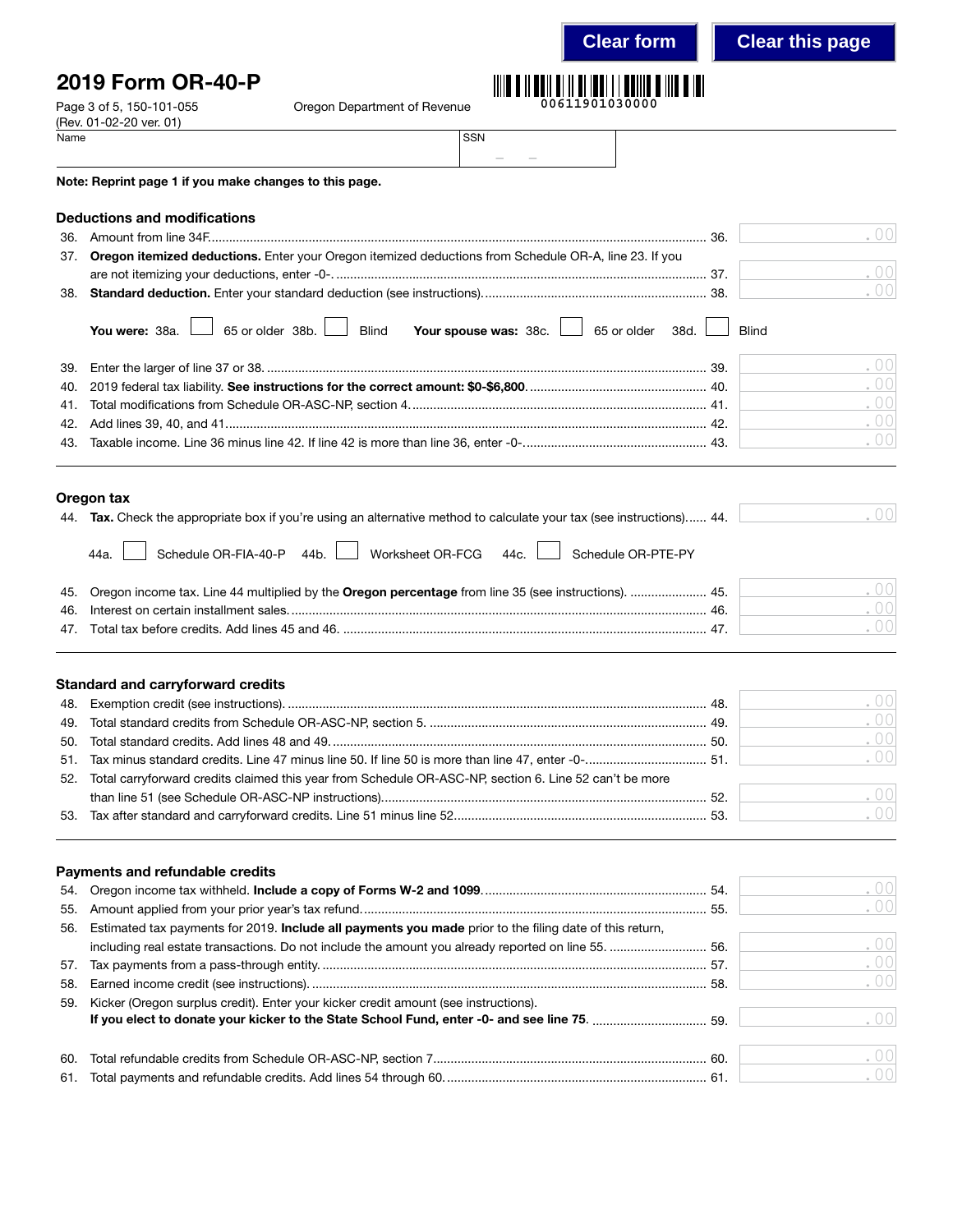**Clear form Clear this page**

# 2019 Form OR-40-P

Page 4 of 5, 150-101-055 Cregon Department of Revenue

|  | 00611901040000 |  |  |
|--|----------------|--|--|

| Name | <b>SSN</b> |        |        |  |
|------|------------|--------|--------|--|
|      |            | $\sim$ | $\sim$ |  |

Note: Reprint page 1 if you make changes to this page.

### Tax to pay or refund

(Rev. 01-02-20 ver. 01)<br>Name

|     | $\bigcap \bigcap$ |
|-----|-------------------|
|     | $\cup$ $\cup$     |
| -64 | $\bigcap \bigcap$ |
| -65 | 001               |

Exception number from Form OR-10, line 1: 65a. Check box if you annualized: 65b.

|  | .001 |
|--|------|
|  | .00  |
|  | .001 |
|  | .00  |
|  | .00  |
|  | .00  |
|  | .00  |
|  | .00  |

### Direct deposit

74. For direct deposit of your refund, see instructions. Check the box if the final deposit destination is outside the United States:

| Type of account: $\Box$ | Checking or $\Box$ | Savings |  |  |
|-------------------------|--------------------|---------|--|--|
| Routing number:         |                    |         |  |  |
| Account number:         |                    |         |  |  |
|                         |                    |         |  |  |

## Kicker donation

| 75. Kicker donation. If you elect to donate your kicker to the State School Fund, check this box: 75a. |  |
|--------------------------------------------------------------------------------------------------------|--|
| Complete the kicker worksheet, located in the instructions, and enter the amount here.                 |  |
| 75h<br>This election is irrevocable                                                                    |  |